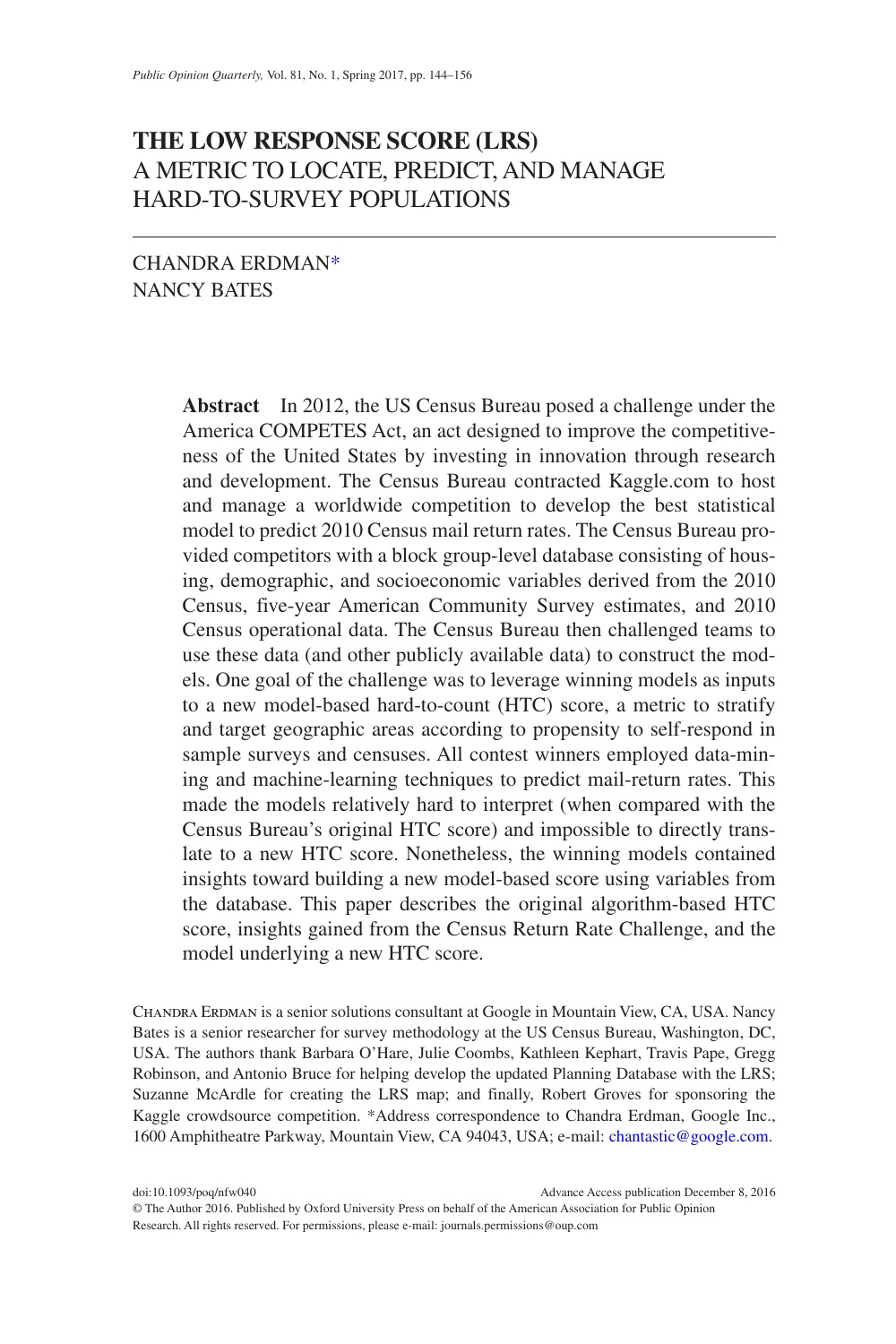# **Introduction**

Although declining response rates remain a concern, social scientists still depend on sample surveys and censuses as primary data sources. However, subpopulations of interests are often the same segments least likely to participate [\(Feskens et al. 2007;](#page-11-0) [Hu, Link, and Mokdad 2010](#page-11-1); [Smith 2014](#page-12-0)). In the monograph *Hard-to-Survey Populations*, [Tourangeau \(2014\)](#page-12-1) classifies such populations according to the survey life cycle. Tourangeau argues that there are important nuances that typify the broader group—a population may be hard to *identify*, hard to *reach*, hard to *persuade*, hard to *interview*, or perhaps all of these. How one goes about classifying a hard-to-count population guides everything from sampling to questionnaire design, contact and recruitment strategy, mode choice, and language of interview [\(Lyberg et al. 2014;](#page-11-2) [Stoop](#page-12-2) [2014](#page-12-2)).

Having an overall "indicator" of hard-to-survey areas is useful for many reasons. First, it can be used to stratify and oversample hard-to-survey areas for purposes of experimentation or targeting. Second, it may be used to staff and plan for nonresponse follow-up. Third, in the context of a large communications campaign (such as the 2000 and 2010 US Census campaigns), it can be used to allocate resources for advertising and community partnership activities.

Both the UK Office for National Statistics (ONS) and the US Census Bureau have developed metrics reflecting overall degree of difficulty by geographic area. For the 2011 Census, the UK ONS produced a hard-to-count index that categorized areas according to predicted propensity to respond. The index was used in allocating field resources and in sampling for the census coverage survey and coverage estimation procedures ([Abbott and Compton 2014](#page-11-3)). The Office for National Statistics [\(ONS 2009](#page-12-3)) employed an area-level logisticregression model to predict response propensities using variables including the proportion of persons claiming Income Support/Jobseeker's Allowance, proportion of young persons, proportion of persons not "White British," relative housing price, and area density. The model predicted nonresponse rates for standard statistical areas, which were then sorted and grouped into five categories. This index (used in conjunction with anecdotal evidence) allowed ONS to identify and prioritize hard-to-count groups, including young adults, ethnic minorities, low-income households, illegal immigrants, and persons with more than one residence.

For the US Census Bureau, [Bruce, Robinson, and Sanders \(2001\)](#page-11-4) developed a summary score identifying areas that are difficult to enumerate—the "hardto-count" or HTC score. Based on ethnographic research regarding barriers to enumeration [\(De la Puente 1993](#page-11-5)), the authors selected twelve variables for inclusion in the score. The variables reflect reasons people are missed in censuses and included both housing variables (e.g., percentage of vacant houses, percentage of housing units without a phone, and percentage of multi-unit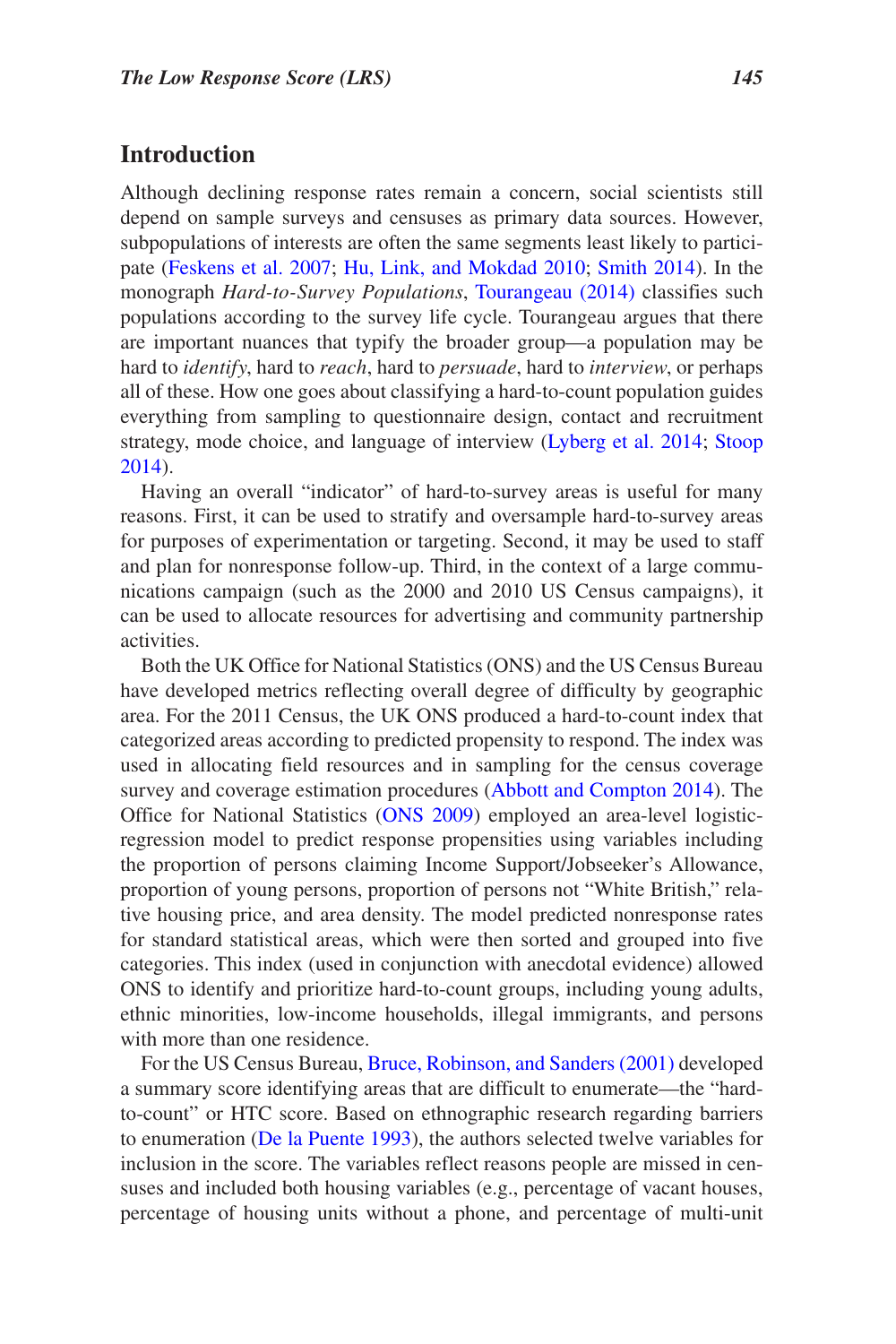structures) and socio-demographic/economic indicators (e.g., the percentage of people below poverty, percentage of linguistically isolated households, and percentage of renter households). To compute the HTC score, each of the twelve variables was sorted individually across tracts<sup>[1](#page-2-0)</sup> from high to low, with high values indicating greater potential for difficulty. An integer score from 0 to 11 was then assigned to each tract, for each variable, according to where the tract fell along the  $50<sup>th</sup>-100<sup>th</sup>$  percentiles of the variable. For example, tracts that had below-median proportions of renter households were assigned a score of 0 for this variable; tracts with proportions of renter households between the median and 55th percentile were assigned a score of 1, and so on. Finally, the integer scores were summed across the twelve variables for a final score ranging from 0 to 132.

This HTC score has been useful both in planning for the 2010 Census and in managing daily operations of many national surveys conducted by the US Census Bureau. However, the original score has a few limitations. First, the score is only available at the tract level, and there can be a great deal of variation in the characteristics of neighborhoods within tracts. Second, by design, the score only included variables that are negatively associated with survey response rates, and excluded variables describing race and ethnicity. Third, each of the twelve HTC variables were arbitrarily given equal weight in the score.

To overcome these limitations, we describe a new, publicly available modelbased hard-to-count score developed by the US Census Bureau and based in part on results from a crowdsource challenge sponsored by the agency.

#### **The US Census Bureau Return Rate Challenge**

In 2012, the US Census Bureau launched a nationwide prize competition dubbed the Census Return Rate Challenge. The challenge encouraged individuals and teams to compete for prize money<sup>2</sup> in predicting  $2010$  Census mail-return rates. The objective of the contest was to create a statistical model to accurately predict 2010 Census mail-return rates for small geographic areas, namely, census block groups.[3](#page-2-2) Nationwide, 79.3 percent of households that received a 2010 Census mail questionnaire completed it and mailed it back prior to non-response follow-up. However, the level of mail return varied greatly by geography. The Census challenge asked participants to model

<span id="page-2-0"></span><sup>1.</sup> Census tracts are relatively permanent subdivisions of counties that have between 1,200 and 8,000 residents and an optimum size of 4,000 people.

<span id="page-2-1"></span><sup>2.</sup> A total of \$25,000 in prize money was awarded under the challenge: \$14,000, \$7,500, and \$2,500, respectively, for first-, second-, and third-place model winners, and \$1,000 for a datavisualization winner.

<span id="page-2-2"></span><sup>3.</sup> Census blocks are statistical areas bounded by features such as streets, roads, streams, and railroad tracks. Census block groups are contiguous clusters of blocks that subdivide census tracts.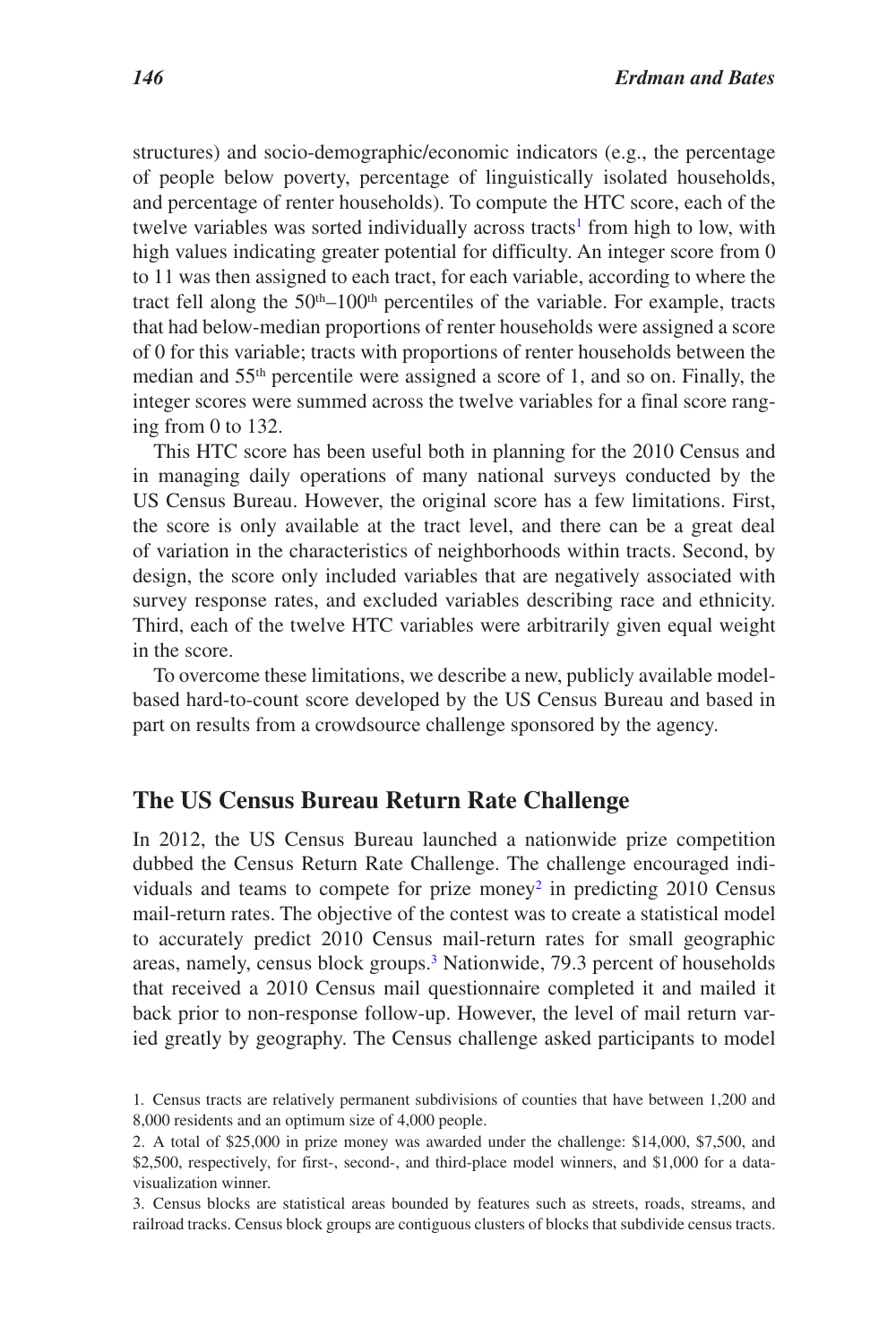these variations using variables found in the block group-level 2012 Census Planning Database (PDB).

The PDB is a publicly available database provided at both the tract and block group-levels, which contains a wide range of housing and person characteristics compiled from the 2010 Census and the American Community Survey (ACS). The ACS was implemented by the US Census Bureau as a replacement for the long-form decennial census. It uses a series of monthly samples to produce annually updated estimates for Census tracts and block groups.[4](#page-3-0) The survey samples about 3.54 million addresses each year. ACS data are collected by self-response via the Internet and mailed paper questionnaires, and during nonresponse follow-up via computer-assisted telephone interviewing and computer-assisted personal interviewing.

Kaggle.com, a company that hosts predictive modeling competitions, was contracted to manage and judge the competition. The contractor withheld a portion of the PDB for validation, to confirm models with the lowest population-weighted mean squared error (MSE). Submissions were validated and updated daily via the Kaggle website "leader-board." The census challenge proved very popular, with 244 teams and individuals entering the contest.

The competition was the Census Bureau's first use of crowdsourcing as a solution to a technical problem, and the agency hoped to draw upon the winning model as a means to produce a model-based hard-to-count metric. The intent was to develop a new score that was replicable, publicly available, easy to interpret and use in the field, and consistent across various levels of geography, in particular, census block groups and tracts.

#### **The Winning Challenge Model**

At the conclusion of the challenge, a software developer was awarded the top monetary prize for his predictions that yielded a population-weighted MSE of 2.60. An examination of the top three challenge models revealed some commonalities. The three top contestants all used ensemble methods (gradient boosting or random forests) that fall under the heading of Machine Learning. These are the same methods used in a large number of statistical modeling competitions, including the million-dollar Netflix Prize competition [\(Koren](#page-11-6)  [2009](#page-11-6)). These methods generate a multitude of alternative models for prediction or classification of a given data set, fitting model after model in an effort to minimize a loss function (in this case, population-weighted MSE). This results in an ensemble of weakly predictive models that together yield highly accurate predictions.

<span id="page-3-0"></span>4. Detailed descriptions of ACS sampling methods, response, and coverage rates can be found at <http://www.census.gov/programs-surveys/acs/methodology.html>.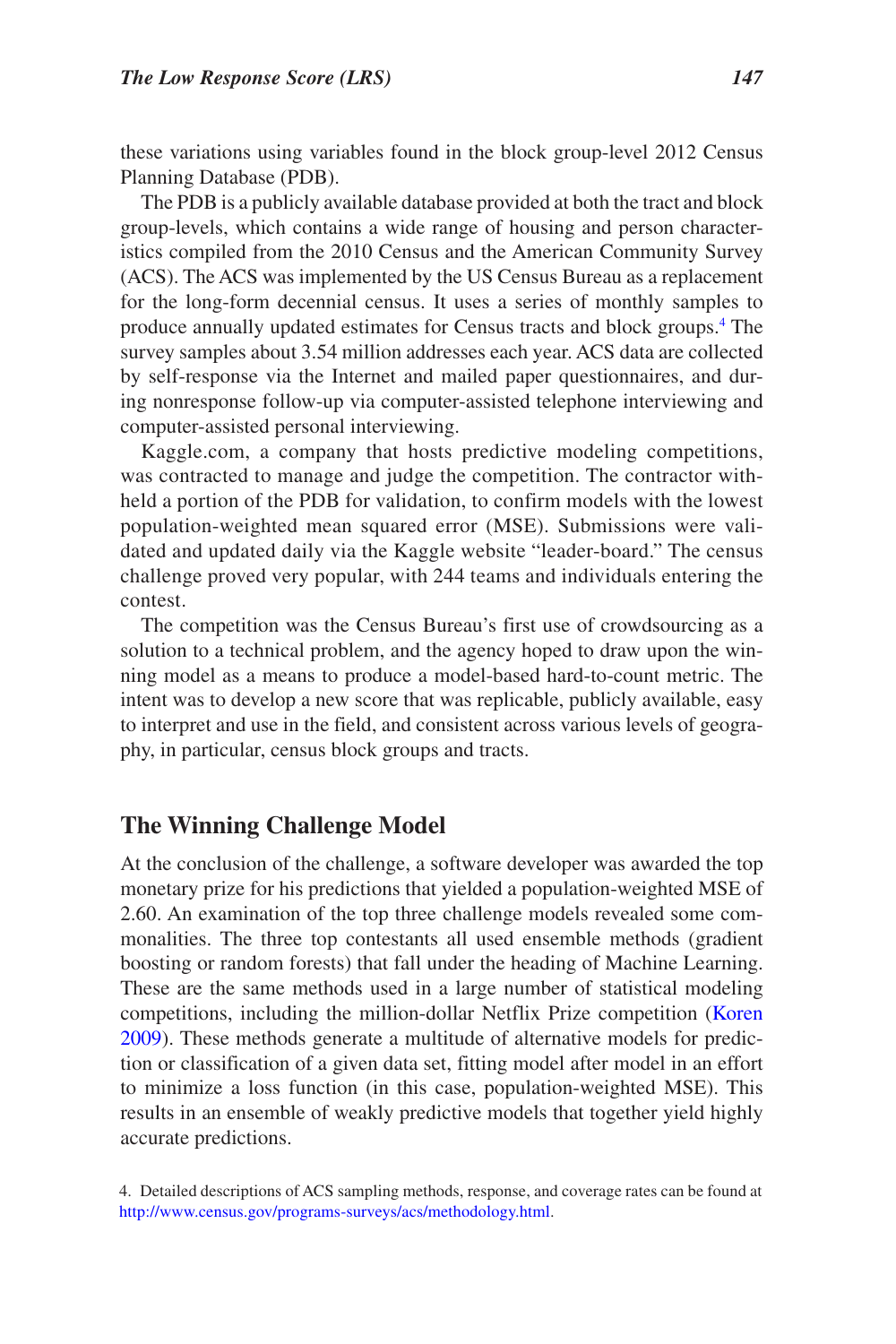Winning contestants also used hundreds of predictors (the top model contained over 300), including many variables from public datasets external to the PDB. The use of external data meant that the winning model could not be directly applied as a predictive model for the new score. However, examination of the winning model predictors in rank order of relative influence proved enlightening and, in fact, confirmed previous research around census mailreturn behavior. For example, the single most influential predictor in the winning model was the percentage of renter households in a block group. Previous research has noted wide variation in census participation between homeowners and renters as far back as the 1990 Census. Research by [Word \(1997\)](#page-12-4) documents that renters are much less likely to mail back a census questionnaire than homeowners. The percentage of renters in a geographic area is also one of the twelve variables used in the Census Bureau's original HTC score.

### **Developing an Updated Hard-to-Count Score**

We ranked covariates in the winning challenge model by their relative influence [\(Friedman 2001](#page-11-7)). [Figure 1](#page-5-0) displays this statistic for the 50 most influential predictors. As noted earlier and reflected in the figure, the most influential variable is the percentage of renters in a block group. This variable is followed by the percentage of people aged 18–24, and the percentage of households headed by unmarried females. The key features of this plot are: (1) relative influence decreases sharply over the first several variables; (2) smaller drops occur over the next twenty variables; and (3) beyond this point, the relative influence of the predictors is small. For this reason, we pursued a model using the 25 most influential variables to develop a new HTC metric.

Because we wanted a model that is easy to interpret, we examined individual ordinary least squares (OLS) regression models in lieu of the ensembles of regression trees that won the challenge. Moreover, because we wanted model predictors associated with actionable strategies, we restricted our attention to predictors that fit this criterion. For example, we included variables such as the percentage of persons aged 65+ and percentage of households with children because variables like these can guide design decisions such as mode choices, targeted messaging, and the like. Alternatively, we excluded a few variables such as nearest neighboring block group return rates and margins of error for various ACS estimates. These were good predictors of mail-return rates, but cannot be used to guide the development of strategies for increasing response rates. Furthermore, neighboring return rates can only be used to predict return rates in the next census *after* the next census.

[Table 1](#page-6-0) displays coefficients of the "Top 2[5](#page-4-0) Challenge" model,<sup>5</sup> at the block group and tract levels, estimated for both levels of geography so that the results

<span id="page-4-0"></span>5. In the end, we removed the variable "Ages < 5," as all other age groups are accounted for in the model, and this group is very closely related to the more influential variable, "Households with related child < 6." We then included the next most influential variable, median household income.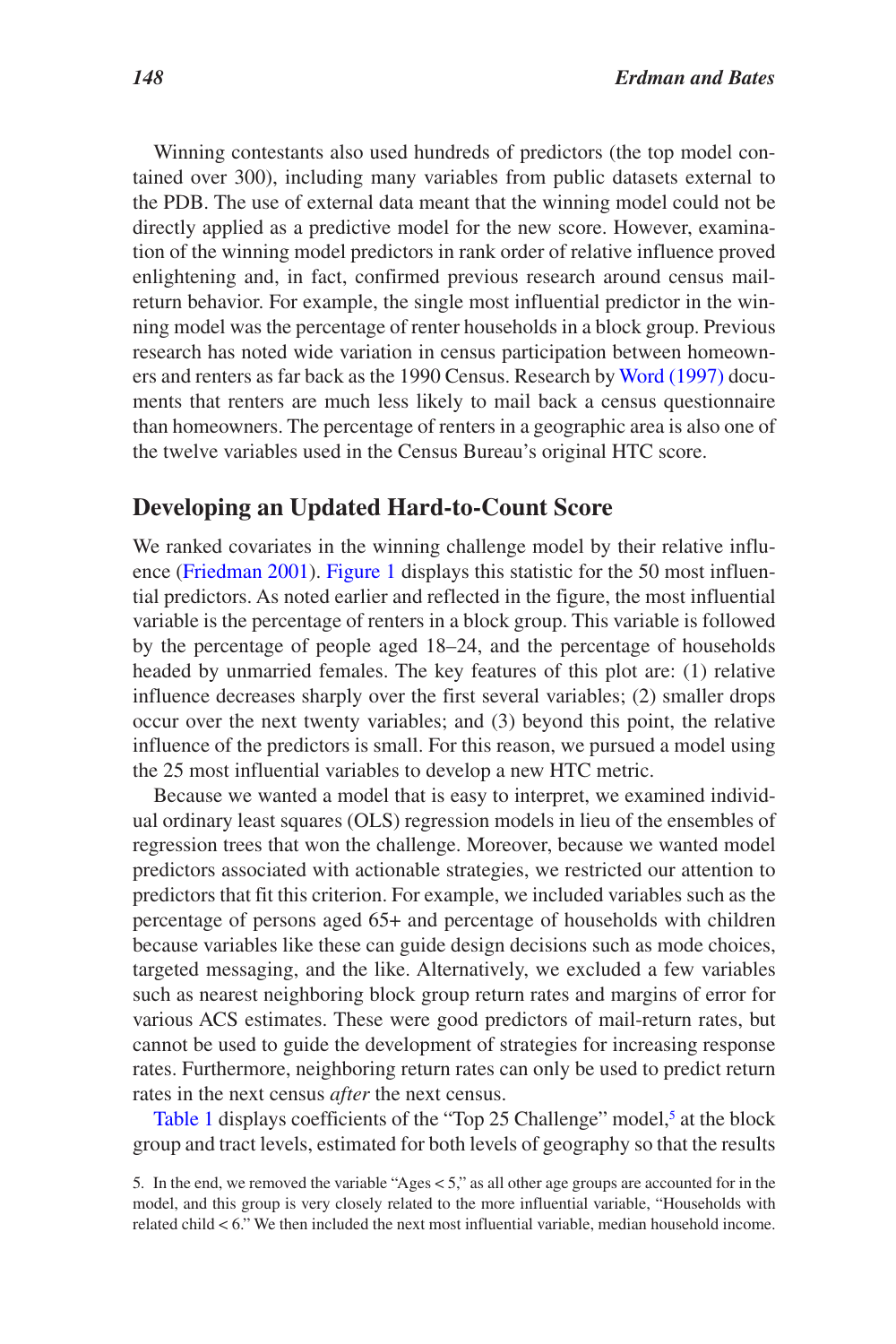

<span id="page-5-0"></span>**Figure 1. Relative Influence of the 50 Most Influential Variables in the Winning Challenge Model.**

may be included with both versions of the PDB. Because we want to predict areas that are hard to enumerate, we used 100 minus return rate—"non-return rate"—as the dependent variable. Most predictors are highly significant at both levels of geography, and all are significant at at least one level of geography. Seven of the twelve variables from the original HTC score are found in the model.<sup>[6](#page-5-1)</sup> Other variables include length of residence, presence of young children, and married-couple households—variables that describe the "place attachment" construct found in urban sociology literature [\(Brown, Perkins,](#page-11-8) [and Brown 2003\)](#page-11-8). This construct figures into theories explaining behaviors such as level of civic engagement, voting, and even participation in surveys [\(Guterbock, Hubbard, and Hoilan 2006](#page-11-9)). From [table 1,](#page-6-0) we see that (given all other covariates) the presence of renters, vacant units, and persons aged 18–24 in a block group are all positively associated with low response. That is, the greater the presence of these characteristics in a block group, the lower the self-response rates. Alternatively, presence of persons aged 65+, married couples, and persons with a college degree are negatively associated with low response.

<span id="page-5-1"></span>6. Original HTC variables that were not included in the model are percentages of households with public assistance income, unemployed persons, crowded units, linguistically isolated households, and households with no phone service.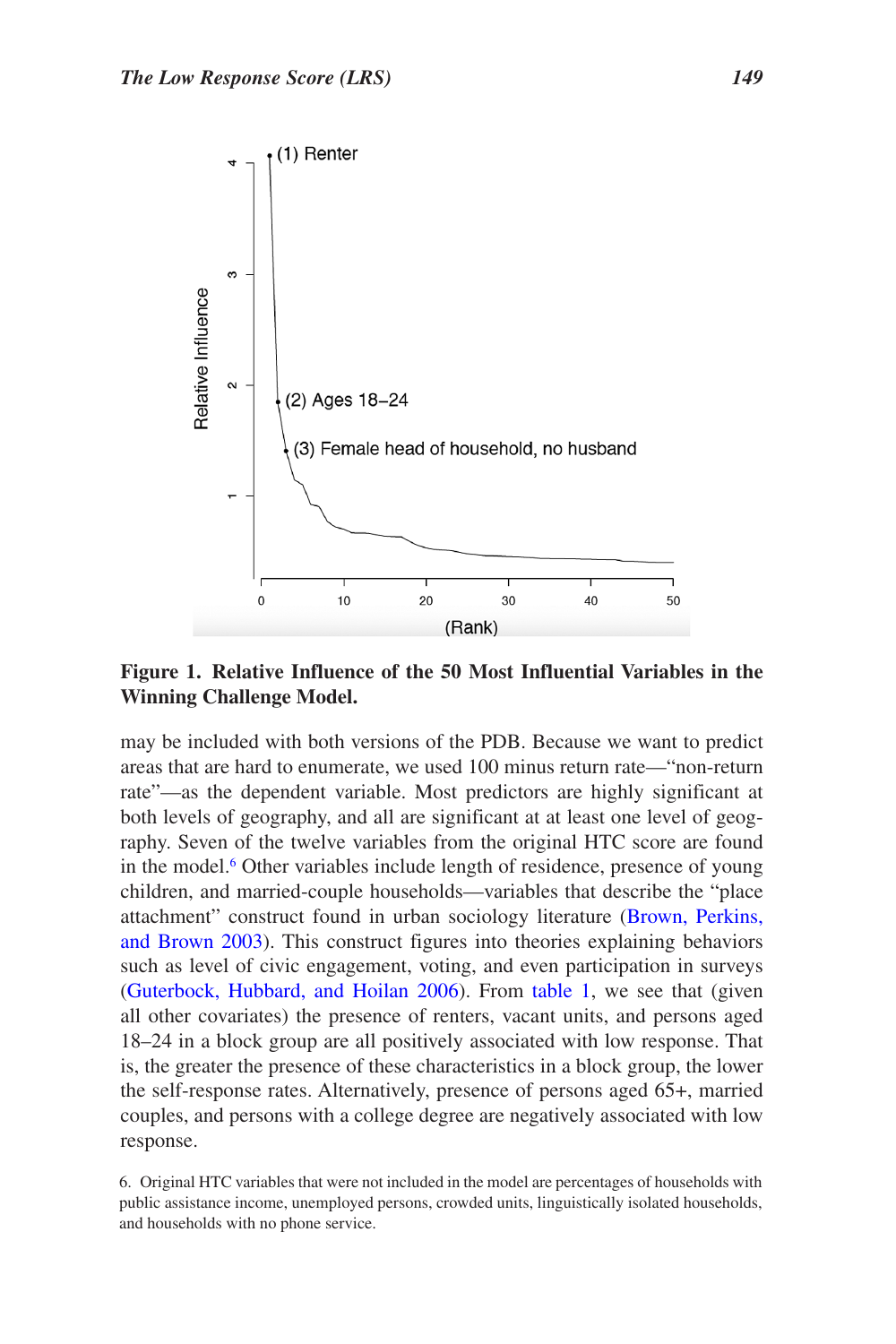|                                   | <b>Block group</b><br>$n = 217,417$ |            |      | <b>Tract</b><br>$n = 72,763$ |            |      |
|-----------------------------------|-------------------------------------|------------|------|------------------------------|------------|------|
| <b>Variable</b>                   | Coef.                               | $Z$ -value | Sig. | Coef.                        | $Z$ -value | Sig. |
| Intercept                         | 10.29                               | 12.49      | ***  | 16.61                        | 10.56      | ***  |
| Renter-occupied units             | 1.08                                | 50.57      | ***  | 0.95                         | 23.51      | ***  |
| Ages 18-24                        | 0.64                                | 21.53      | ***  | 0.47                         | 9.57       | ***  |
| Female head, no husband           | 0.58                                | 17.26      | ***  | 0.33                         | 5.37       | ***  |
| Non-Hispanic White                | $-0.77$                             | $-38.76$   | ***  | $-0.87$                      | $-26.17$   | ***  |
| Ages $65+$                        | $-1.21$                             | $-39.61$   | ***  | $-1.29$                      | $-24.31$   | ***  |
| Related child $< 6$               | 0.46                                | 15.82      | ***  | 0.08                         | 1.38       |      |
| Males                             | 0.09                                | 20.43      | ***  | 0.04                         | 4.91       | ***  |
| Married family households         | $-0.12$                             | $-37.43$   | ***  | $-0.14$                      | $-25.46$   | ***  |
| Ages 25-44                        | $-0.06$                             | $-1.74$    |      | 0.11                         | 2.08       | *    |
| Vacant units                      | 1.08                                | 52.74      | ***  | 0.91                         | 25.11      | ***  |
| College graduates                 | $-0.32$                             | $-17.33$   | ***  | $-0.53$                      | $-12.62$   | ***  |
| Median household income           | 0.24                                | 4.62       | ***  | 0.34                         | 2.88       | **   |
| Ages 45–64                        | $-0.08$                             | $-2.54$    | *    | $-0.16$                      | $-2.69$    | **   |
| Persons per household             | 3.44                                | 13.19      | ***  | 3.30                         | 6.78       | ***  |
| Moved in 2005-2009                | 0.09                                | 7.19       | ***  | 0.13                         | 4.38       | ***  |
| Hispanic                          | 0.41                                | 24.45      | ***  | 0.52                         | 18.23      | ***  |
| Single-unit structures            | $-0.52$                             | $-53.11$   | ***  | $-0.56$                      | $-27.32$   | ***  |
| Population density                | $-0.40$                             | $-41.93$   | ***  | $-0.46$                      | $-29.25$   | ***  |
| Below poverty                     | 0.11                                | 9.95       | ***  | 0.26                         | 9.56       | ***  |
| Different housing unit 1 year ago | $-0.12$                             | $-11.09$   | ***  | $-0.35$                      | $-12.55$   | ***  |
| Ages $5-17$                       | 0.17                                | 4.30       | ***  | 0.24                         | 3.24       | **   |
| <b>Black</b>                      | $-0.04$                             | $-2.69$    | **   | 0.01                         | 0.24       |      |
| Single-person households          | $-0.24$                             | $-5.19$    | ***  | $-0.35$                      | $-4.26$    | ***  |
| Not high school graduate          | $-0.06$                             | $-4.84$    | ***  | $-0.19$                      | $-6.75$    | ***  |
| Median house value                | 0.71                                | 25.56      | ***  | 0.78                         | 14.69      | ***  |

<span id="page-6-0"></span>**Table 1. Low-Response Model Summaries at the Block Group and Tract Levels**

NOTE.--All variables are percentages unless otherwise indicated. Most variables are square- root, log or logit transformed (see the [appendix](#page-10-0) for details). Block group *R*-squared: 56.10; Tract *R*-squared: 55.25.

\**p* < .05; \*\**p* < .01; \*\*\**p* < .001.

With this model, we propose a new census challenge-based score—each geography's score is simply the fitted value from the OLS regression. We refer to this new metric as the low response score, or LRS. To illustrate this new model-based score, figure 2 displays quintiles of the LRS and actual 2010 Census mail-return rates for block groups in the District of Columbia. With few exceptions, hard-to-count areas have the highest Low Response Scores (and darker shading), and the easiest-to-enumerate areas have the lowest scores (and lighter shading).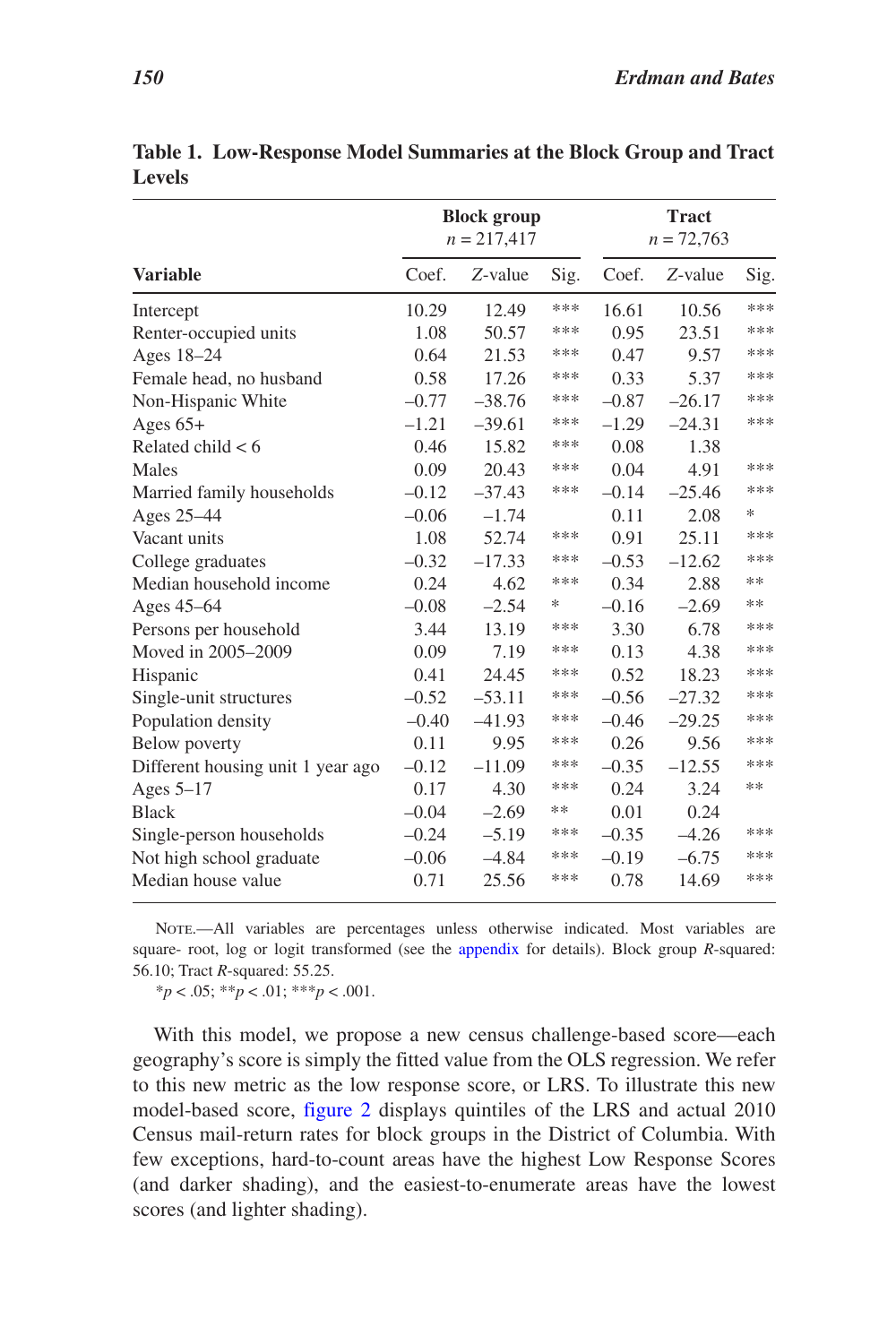

<span id="page-7-0"></span>**Figure 2. Quintiles of the LRS and 2010 Census Mail Return Rates for Block Groups in the District of Columbia.**

#### **Discussion**

In this article, we describe the application of results from a crowdsourcing project to produce the best predictive model of 2010 Census mail-return rates. An overall goal of the project was to encourage new approaches to understanding self-response behavior in the decennial census. A secondary goal was to use the winning model as a means for updating the US Census Bureau's HTC score. The HTC score was a metric pioneered by Census Bureau demographers over two decades ago that delineates areas of the country according to difficulty of enumeration.

The winning challenge model had many predictor variables—342 in all. After close examination, we excluded many variables when constructing a new HTC model because they came from sources external to the Census Bureau's public database offered for the challenge, had little actionable meaning regarding hard-to-count populations, or had low predictive power. Still, our final model containing only 25 variables was highly predictive of mail response at the block group level (*R*-squared = 56.10). Our model relies heavily on the highest rank-order predictors from the winning census challenge model, which includes a majority of the twelve variables used in the original HTC score. The variables that constitute our score are a robust set that can inform many aspects of a census.

Using block groups from three neighborhoods in the District of Columbia as an example, we see how areas with a similarly high LRS can have very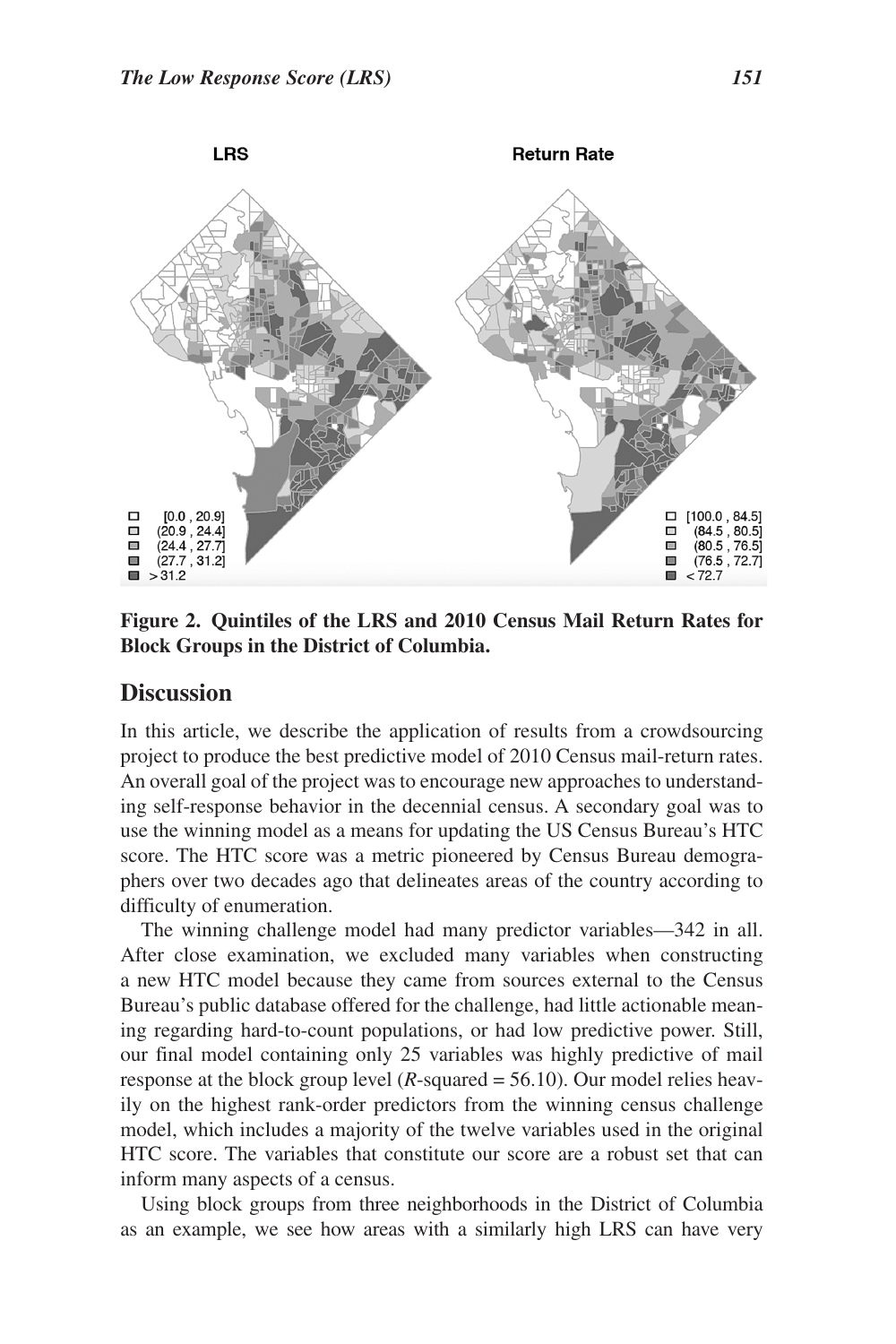different characteristics (figure 3). The LRS is 32.5 for Columbia Heights, 37.4 for Trinidad, and 37.8 for Anacostia—all above the  $90<sup>th</sup>$  percentile (and correspondingly, the actual mail-return rates for these areas are in the lowest decile). We can use the publicly available PDB<sup>[7](#page-8-1)</sup> to further explore these areas. All three neighborhoods have high proportions of renters (82 percent or higher) but are otherwise quite dissimilar. The Columbia Heights block group comprises 45 percent Hispanic residents, where 33 percent speak a language other than English. Seventy-four percent of the households are multi-unit structures, 52 percent are non-family households, and 50 percent of the householders moved in within the past five years. When conducting the census, this block group could benefit from in-language advertising and Spanish-language forms. Alternatively, the Anacostia block group consists of 98 percent Black residents, of whom 46 percent are below poverty level and 89 percent are single-unit homes. This block group has a low percentage of non-family households (15 percent), and only 21



#### <span id="page-8-0"></span>**Figure 3. Three HTC Block Groups in the District of Columbia.**

<span id="page-8-1"></span>7. http://www.census.gov/research/data/planning\_database/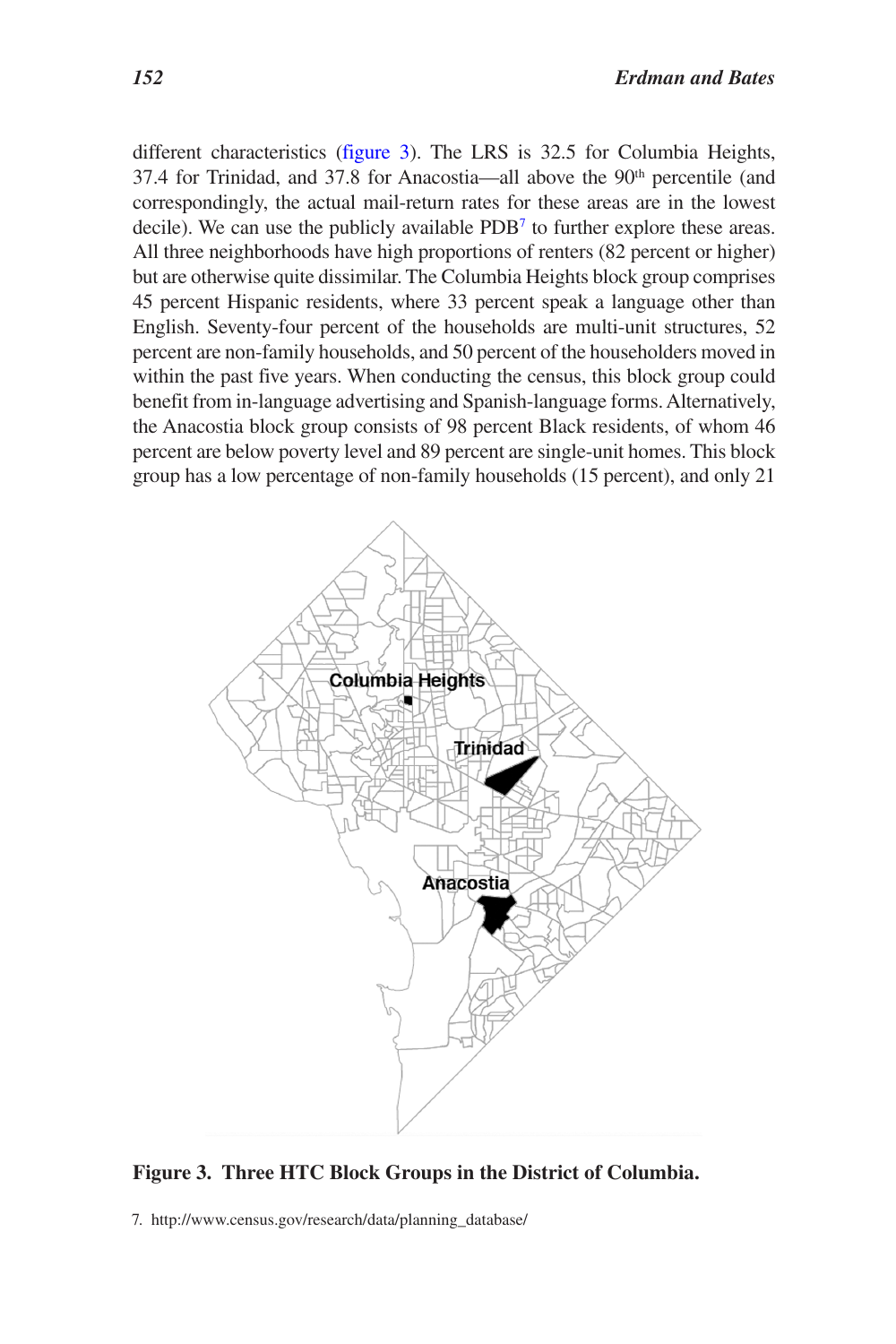percent of householders moved in within the past five years. A successful technique for engaging this area might be community partnerships because the area is characterized by families who have lived in the area for a longer time. Finally, the Trinidad neighborhood skews younger and mobile, with well over one-third (37 percent) aged 18–24 and 59 percent of householders having moved to the address within five years. The area is also characterized by poverty and vacant units (one-third are below poverty, and just over one-quarter of the houses are vacant). The racial/ethnic composition is varied, with 55 percent Black householders and 31 percent White. These characteristics suggest a neighborhood in high transition with in-moving younger households along with the more traditionally hard-to-count. For this area, we would encourage Internet response for younger households while leveraging community leaders to engage and motivate longer-time residents. These differentiated outcomes are particularly useful when trying to plan a census or survey that includes large-scale interviewer hiring, a targeted communication campaign, delivery of in-language forms, and/ or development of community partnership programs.

The LRS is now publicly available on both the block group and tract-level PDBs, so users can perform similar exercises for their own neighborhoods and communities (see online appendix for a national map of the LRS). We suggest users not be constrained by the 25 variables that ended up in the final model. Instead, we recommend using the LRS to first pinpoint harder-to-count areas, then using the full set of variables found in the PDB to develop tailored methods designed to boost cooperation.

While we believe the new LRS will be useful to census and survey planners, we note an important caveat to the score—namely, the response metric predicted by the model is based on a single mode of self-response (mail). For the next census in 2020, the Internet is expected to be the majority selfresponse mode, with great effort made to promote and encourage its use. The survey literature suggests that, in mixed-mode approaches, different segments of the population adopt the Internet response mode to different degrees ([Datta,](#page-11-10) [Walsh, and Terrell 2002;](#page-11-10) [Link and Mokdad 2006;](#page-11-11) [Nicolaas et al. 2014\)](#page-11-12).

Internet response behavior can be illustrated with the ACS. When mail was the only self-response option, a population segment coined the "Single Unattached Mobiles" ([Bates and Mulry 2011\)](#page-11-13) had below-average 2009 mailreturn rates (42.5 percent). This segment skews toward single, young people living in urban multi-units who rent and move frequently. Beginning January 2013, the ACS added Internet as means of self-response. ACS return rates from 2013 that reflect both mail and Internet mode indicate that this segment prefers Internet (64 percent of total self-response was by Internet). Additionally, when both modes are offered, the overall self-response rate was actually higher for this group than four years prior (45.5 percent; see [Baumgardner et al. 2014](#page-11-14)).

Because the dependent variable used to build the LRS does not account for Internet response, our score is not as accurate as it could be and some groups and geographical areas may be characterized as harder to count than they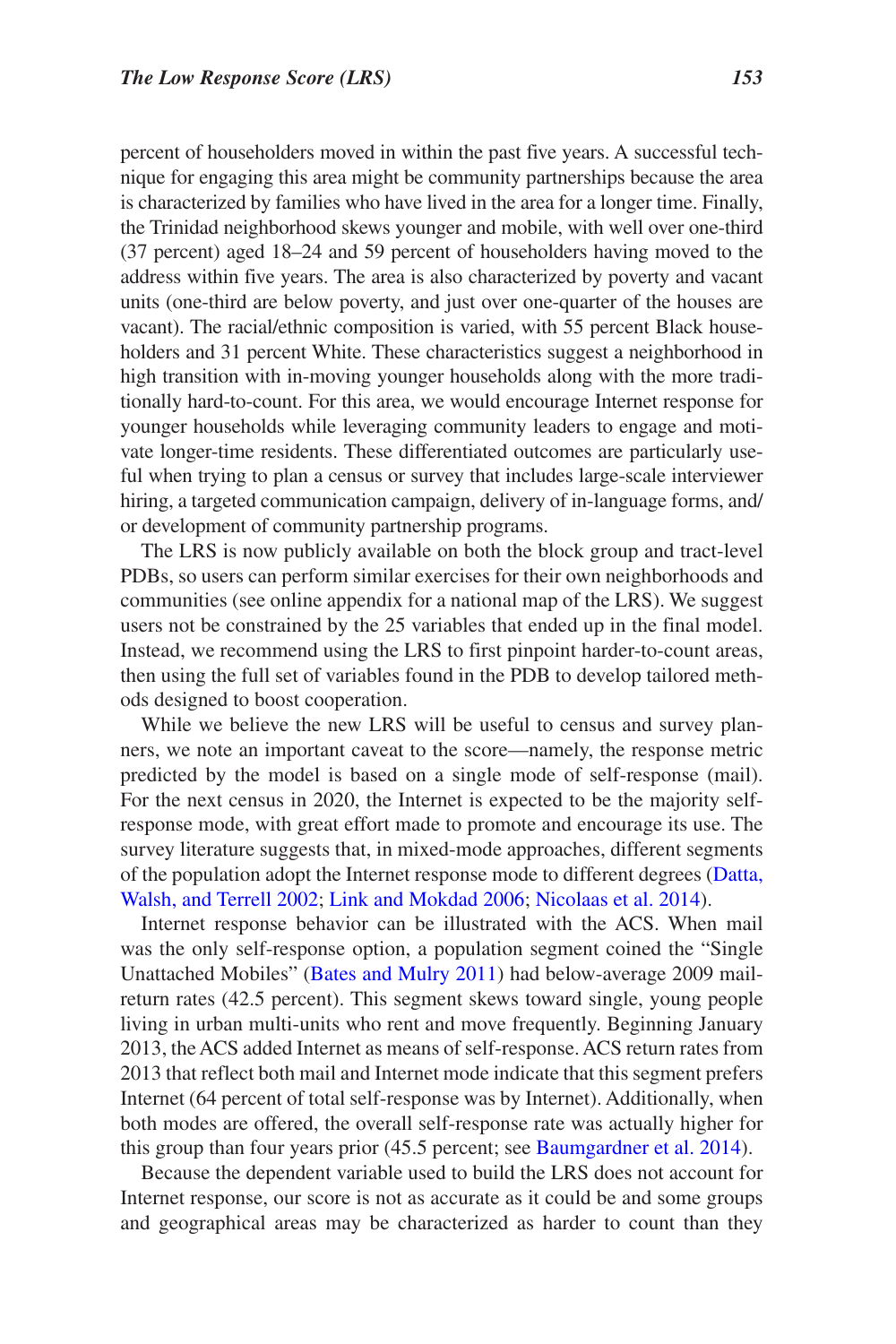really are. However, in 2013, in addition to adding the Internet as a response option, the ACS also added a question about household Internet subscription. When ACS Internet data become available at low levels of geography, we can revisit our LRS model to adjust both the dependent variable (to include additional modes of self-response) and predictor variables (to include degree of Internet penetration). In the meantime, the LRS is available on the most recent versions of the publicly available tract- and block group-level PDBs and will be updated and appended to future iterations.

# <span id="page-10-0"></span>**Appendix**

| <b>Variable</b>                    | <b>Transformation</b> |
|------------------------------------|-----------------------|
| Renter-occupied units              | Logit                 |
| Ages 18–24                         | Square root           |
| Female head, no husband            | Square root           |
| Non-Hispanic White                 | Logit                 |
| Ages $65+$                         | Square root           |
| Related child $< 6$                | Square root           |
| Ages 25-44                         | Square root           |
| Vacant units                       | Log                   |
| College graduates                  | Logit                 |
| Median household income            | Log                   |
| Ages 45–64                         | Square root           |
| Persons per household              | Log                   |
| Moved in 2005-2009                 | Square root           |
| Hispanic                           | Logit                 |
| Single-unit structures             | Logit                 |
| Population density                 | Log                   |
| Below poverty                      | Square root           |
| Different housing unit 1 year ago  | Square root           |
| Ages $5-17$                        | Square root           |
| <b>Black</b>                       | Logit                 |
| Single-person households           | Square root           |
| Not high school graduate           | Square root           |
| Median house value                 | Log                   |
| Public assistance                  | Square root           |
| Unemployed (ages $16+$ )           | Logit                 |
| Crowded units                      | Square root           |
| Linguistically isolated households | Square root           |
| No phone service                   | Square root           |
|                                    |                       |

## **List of Transformations**

Nore.—In order to obtain fitted values, a small amount was added to each variable before each log or logit transformation.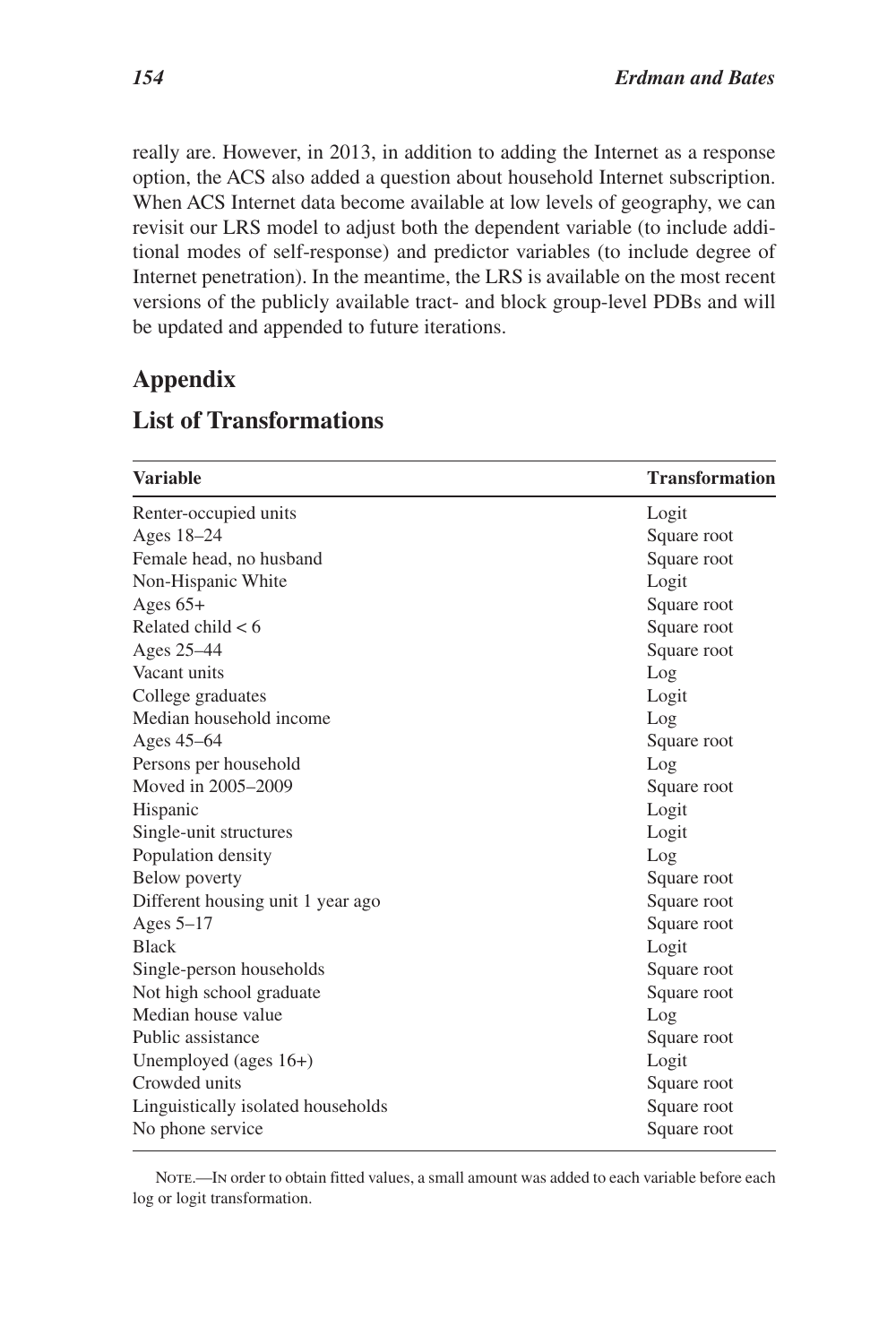### **Supplementary Materials**

Supplementary materials are freely available online at http://poq. oxfordjournals.org/

## **References**

- <span id="page-11-3"></span>Abbott, Owen, and Garnett Compton. 2014. "Counting and Estimating the Hard-to-Survey Populations in the 2011 Census." In *Hard-to-Survey Populations*, edited by Roger Tourangeau, Brad Edwards, Timothy P. Johnson, Kirk M. Wolter, and Nancy Bates, 58–81. Cambridge, UK: Cambridge University Press.
- <span id="page-11-13"></span>Bates, Nancy, and Mary H. Mulry. 2011. "Using a Geographic Segmentation to Understand, Predict, and Plan for Census and Survey Mail Nonresponse." *Journal of Official Statistics* 27:601–18.
- <span id="page-11-14"></span>Baumgardner, Stephanie, Deborah Griffin, Rachel Horwitz, and Elizabeth Nichols. 2014. "Who Benefitted from the Addition of an Internet Response Option in the American Community Survey." Paper presented at the US Bureau of the Census Survey Methods Seminar Series, Washington, DC.
- <span id="page-11-8"></span>Brown, Barbara, Douglas D. Perkins, and Graham Brown. 2003. "Place Attachment in a Revitalizing Neighborhood: Individual and Block Levels of Analysis." *Journal of Environmental Psychology* 23:259–71.
- <span id="page-11-4"></span>Bruce, Antonio, J. Gregory Robinson, and Monique V. Sanders. 2001. "Hard-to-Count Scores and Broad Demographic Groups Associated with Patterns of Response Rates in Census 2000." Paper presented at the Joint Statistical Meetings of the American Statistical Association, Atlanta, Georgia, USA.
- <span id="page-11-10"></span>Datta, Pratim, Ken Walsh, and Dek Terrell. 2002. "The Impact of Demographics on Choice of Survey Modes: Demographics Distinctiveness Between Web-Based and Telephone-Based Survey Respondents." *Communications of the Association for Information Systems* 9:223–40.
- <span id="page-11-5"></span>De la Puente, Manuel. 1993. "Why Are People Missed or Erroneously Included by the Census: A Summary of Ethnographic Coverage Reports." Paper presented at the Research Conference on Undercounted Ethnic Populations, Richmond, VA, USA.
- <span id="page-11-0"></span>Feskens, Remco, Joop Hox, Gerty Lensvelt-Mulders, and Hans Schmeets. 2007. "Nonresponse Among Ethnic Minorities: A Multivariate Analysis." *Journal of Official Statistics* 23:387–408.
- <span id="page-11-7"></span>Friedman, Jerome H. 2001. "Greedy Function Approximation: A Gradient Boosting Machine." *Annals of Statistics* 25:1198–232.
- <span id="page-11-9"></span>Guterbock, Thomas M., Ryan A. Hubbard, and Laura M. Hoilan. 2006. "Community Attachment as a Predictor of Survey Nonresponse." Unpublished paper.
- <span id="page-11-1"></span>Hu, S. Sean, Michael W. Link, and Ali H. Mokdad. 2010. "Reaching Linguistically Isolated People: Findings from a Telephone Survey Using Real-Time Interpreters." *Field Methods* 22:39–56.
- <span id="page-11-6"></span>Koren, Yehuda. 2009. "The BellKor Solution to the Netflix Grand Prize." Available at [http://www.](http://www.netflixprize.com/assets/GrandPrize2009_BPC_BellKor.pdf) [netflixprize.com/assets/GrandPrize2009\\_BPC\\_BellKor.pdf](http://www.netflixprize.com/assets/GrandPrize2009_BPC_BellKor.pdf).
- <span id="page-11-11"></span>Link, Michael W., and Ali Mokdad. 2006. "Can Web and Mail Survey Modes Improve Participation in an RDD-Based National Health Surveillance?" *Journal of Official Statistics* 22:293–312.
- <span id="page-11-2"></span>Lyberg, Lars, Mathew Stange, Janet Harkness, Peter Mohler, Beth-Ellen Pennell, and Lilli Japec, 2014. "A Review of Quality Issues Associated with Studying Hard-to-Survey Populations." In *Hard-to-Survey Populations*, edited by Roger Tourangeau, Brad Edwards, Timothy P. Johnson, Kirk M. Wolter, and Nancy Bates, 82–108. Cambridge: Cambridge University Press.
- <span id="page-11-12"></span>Nicolaas, Gerry, Lisa Calderwood, Peter Lynn, and Caroline Roberts. 2014. "Web Surveys for the General Population: How, Why and When?" Available at [http://www.natcenweb.co.uk/genpop](http://www.natcenweb.co.uk/genpopweb/ documents/GenPopWeb-final-report.pdf)[web/ documents/GenPopWeb-final-report.pdf](http://www.natcenweb.co.uk/genpopweb/ documents/GenPopWeb-final-report.pdf).